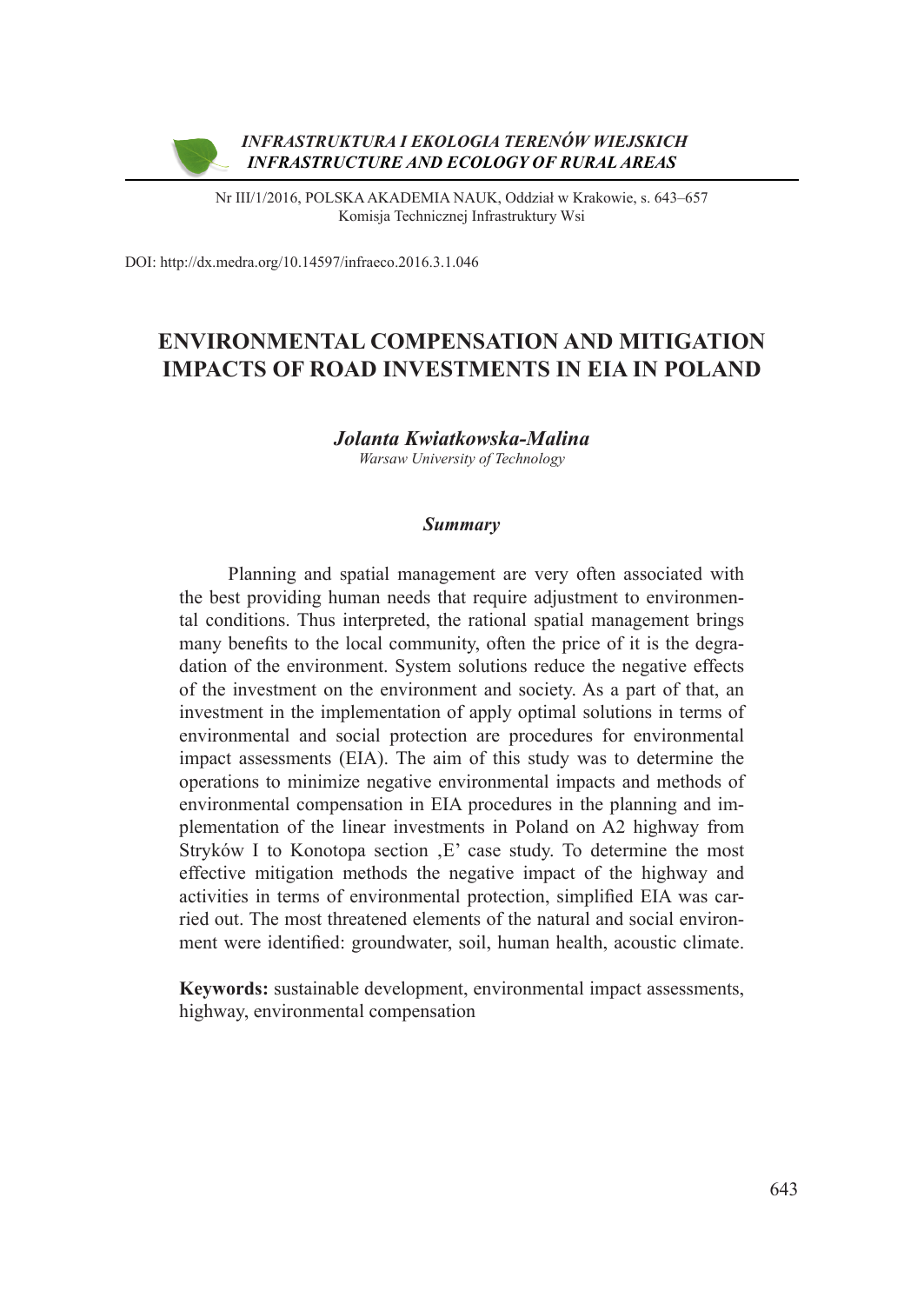#### **INTRODUCTION**

The interference in environmentally valuable places in the implementation of projects is often inevitable, especially in linear investments as roads, railway lines (Ricca and Guagliardi, 2015). In such a case the principle of mitigation of the project's environmental impact and compensate losses is implemented. Enforcement of environmental compensation are procedures of environmental impact assessment (EIA) and a number of recommendations specifying the scope of assessment, the contents of reports and requirements in relation to the decision-making process. Compensation measures, mostly independent of investment project compensate for its significant negative effects on the environment (Warnback and Hiding-Rydevik, 2009; Villarroya, Puig, 2013; Soria-Lara et al., 2016). While the mitigation actions reduce or even eliminate the negative impact on the natural and/or social environment.

In the case of communication linear investments there is a high risk of conflict due to the seemingly divergent goals: the development of infrastructure and environmental protection (Therivel and Ross, 2007; Wojterska et al., 2010; Blicharska et al., 2011). The scale of this project often forces to take many and various measures to mitigate the negative impact on the natural and/or social environment (Bohatkiewicz et al., 2008; Dagiliute and Juozapaitiene, 2015). In many cases, the community submits welfare of the whole society over the individual citizens (Yuanjing et al., 2015). The legal solutions are used to minimalize the negative effects of the investment on natural and social environment. Within the framework of legal solutions primarily it implements the act of 3 October 2008 on the Provision of Information on the Environment and its Protection, Public Participation in Environmental Protection and Environmental Impact Assessments (Dz.U. Nr 199, poz. 1227, tekst jedn.). An example of a system solution is the EIA procedure, which requires collecting and interpretation of data relating to environmental elements that are vulnerable to the negative impact of the investment in the planning, implementation and use. Research and investigations carried out in the EIA are characterized by complexity, focusing on the environment as a whole and separately on each of its component. The EIA specifies the size of potential losses that will result from the project and identifies alternative solutions during the implementation and use of investment (Falandysz, 2011). In the EIA it can be indicated the location of investment, which is as little as change the balance of the local ecosystem and/or cultural landscape. The investment should eliminate conflicts or minimize their occurrence. For the local community it is important that investment is as little as possible to cause a threat to human life and health. The EIA can be an efficient tool for environmental protection (Lenar and Tyszecki, 1998; Wellington, Levis, 2016). Some of the investments, despite the indicated alternatives due to favourable of environmental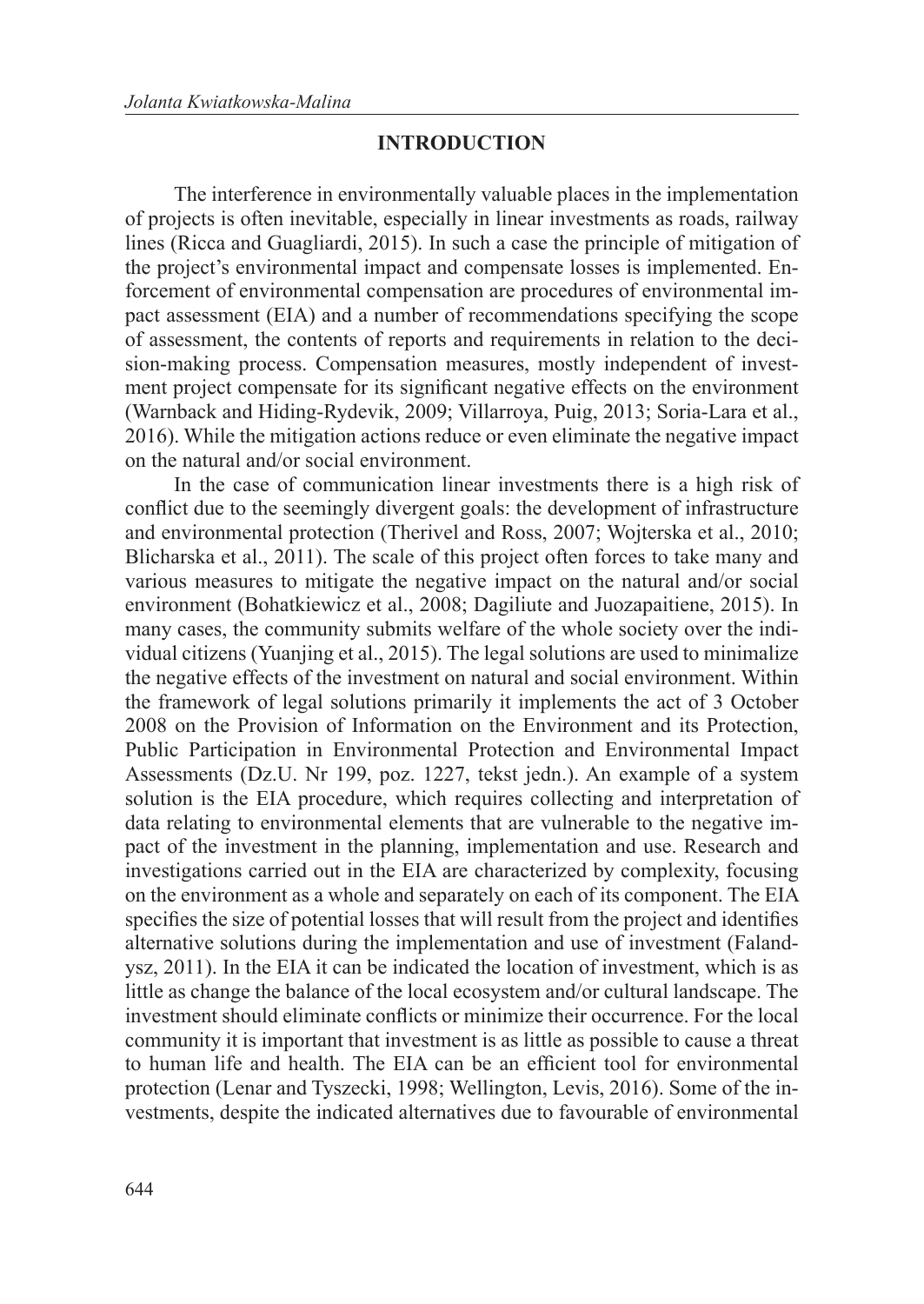protection are implemented for economic, business or political reasons. Therefore an important element of the EIA procedure is minimization and compensation of the negative impact of the investment on the environment. The aim of this study was to determine the operations to minimize negative environmental impacts and methods of environmental compensation in EIA procedures in the planning and implementation of the linear investments in Poland on A2 highway from Stryków I to Konotopa section  $E'$  case study.

#### **MATERIALS AND METHODS**

### **Environmental compensation in terms of EU and Polish law**

The methods of environmental compensation and minimization of negative impacts on the environment are measures to protect environmental elements around the investment. This environmental compensations may relate to: (i) protect plants, animals, fungi and their habitats, (ii) protection against pollution of air, water and soil, (iii) protection against noise, (iv) protection of the landscape, (v) local society protection against the effects of cuts.

Environmental compensations are regulated by Directive 79/409/EEC of 2 April 1979 on the conservation of wild birds and Directive 92/43/EEC of 21 May 1992 on the conservation of natural habitats and of wild fauna and flora. The purpose of the compensation is balancing a negative impact of the investment on wildlife and their habitats. The compensatory measures should be used only when already implementing the investment having a negative effect on Nature 2000 sites while stating the occurrence of significant impact on species and habitats of animals and the ineffectiveness of other activities. According to the principles of good practice, the scope of compensation measures should include: (i) restoration of habitat in order to maintain its protective qualities, (ii) creation of new habitat which concerns the new areas as a result of an increase of the surface area of an existing protected area, (iii) enrichment of natural habitat in order to improve the quality of the rest of the habitat area proportionally to the losses incurred by the investment, (iv) conservation of species living in their habitat in order to prevent further disintegration of the Nature 2000 network (Bohatkiewicz et al., 2008).

In accordance to Polish legislation art. 3 par. 8 of the Environmental Protection Act (Dz.U. 2001 Nr 62 poz. 627) natural compensation is a set of actions, including in particular the construction work, earth work, soil reclamation, forestation, stand density or the creation of clusters vegetation, leading to the restoration of the natural balance in the area, compensation for damage made to the environment through the implementation of the project and preservation of landscape. There are no national recommendations for the methods, procedures and rules for implementation of the compensation. In Polish legislation the nat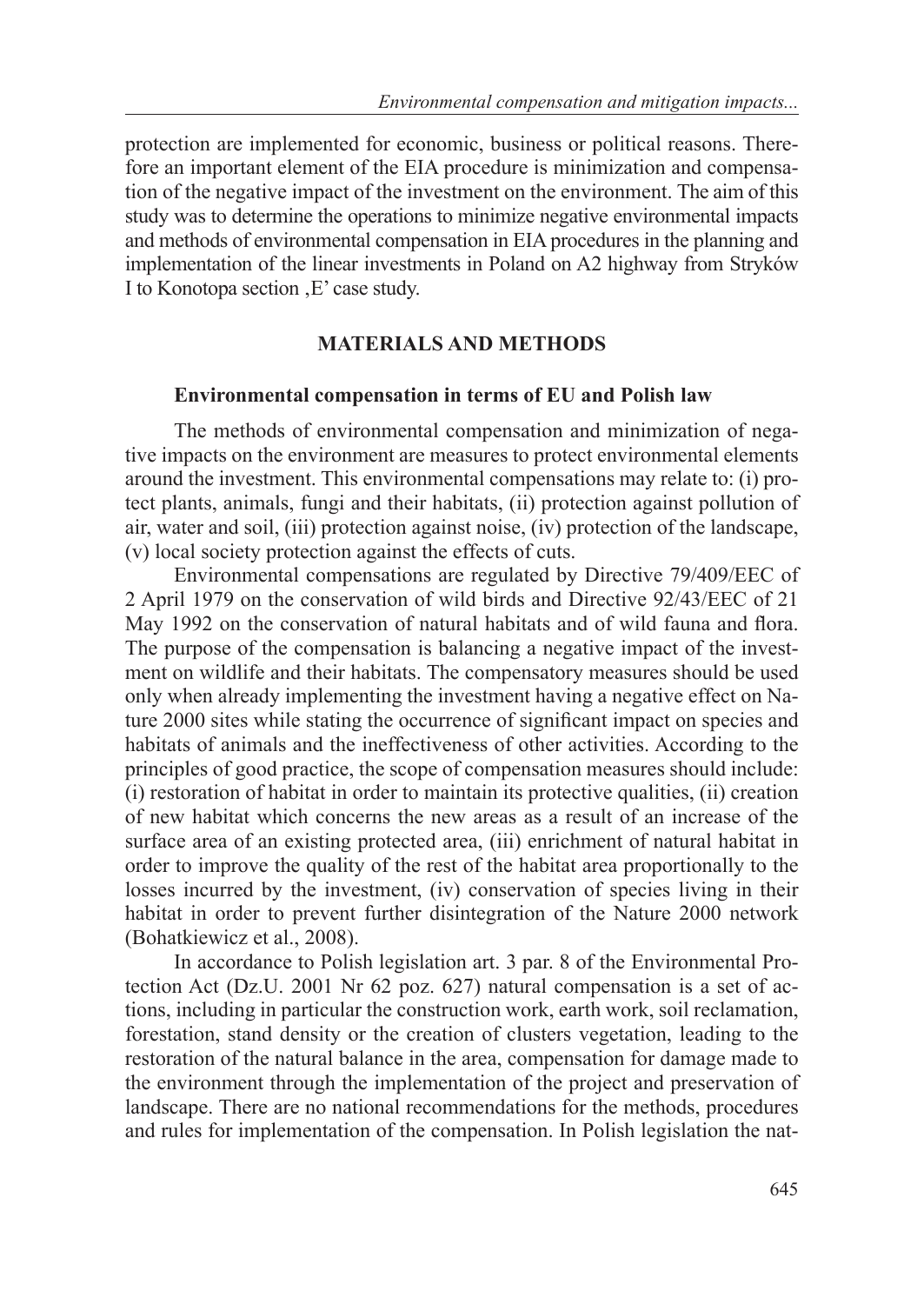ural compensation is defined broader than under EU law, and refers not only to the Nature 2000, but also to areas that negatively affect investment. Polish legislation treats the natural compensation as all actions aimed to minimize or mitigate the negative impact of the investment on the environment. Additional regulations, which are in some extent contradictory with the definition in the Environmental Protection Act for environmental compensation are in the Nature Conservation Act (Dz.U. 2004 Nr 92 poz. 880) and implements the art. 6 par. 3 and 4 of the Habitats Directive. For the research were assumed the set of actions defined in the Environmental Protection Act as environmental compensation.

### **The study area**

The study relates to a section of A2 highway from connecting points: 'Wiskitki', 'Tłuste', 'Pruszków,' 'Konotopa' in the Mazowieckie voivodship. The section between Stryków and Konotopa divided into 5 pieces of 'A' (29.2 km), 'B' (17 km), 'C' (20 km), 'D' (17.6 km), 'E' (7.1 km). The research included section 'E' of 10 Passenger Service Point (PSP) and 2 Circuit Board Maintenance Centers (CBMC). The total area of traffic lane takes 684 ha and occupancy index  $-15.3$  ha·km<sup>-1</sup> of highway (EKKOM, 2008). In the section 'E' of A2 highway the contractor was obliged to: (i) build 2 PSP in Pruszków and Konotopa, (ii) build 7 road overpasses, (iii) build a highway bridge over the river Utrata, (iv) demolish a part of the infrastructure and rebuild sewage treatment plant in Pruszków in the district Żbików, (v) build CBMC in the area of the connecting point Pruszków including: an administrative-social building, a workshop-repair building, a service station, a car wash, a parking, a weather station, the sheds for storing equipment and accessories, (vi) the modernization and resurfacing a part of routs in the traffic lane highway, (vii) the reconstruction of the existing roads at the collisions with the motorway route, (viii) construction of the highway drainage system, (ix) construction of the facilities for environmental protection, (x) construction of the highway lighting and communications. The construction of the section  $E'$  is divided into two stages: the first stage includes two roadways with two lanes each the second stage involves an expanding the roadway for an additional lane in each direction.

#### **Spatial conditions in the investment area Soil**

Soil was studied in the areas that are impacted by the highway, in the distance of 500m from the centreline of the road. The analysis was carried out based on soil-agricultural maps in the scale of 1:5 000, of the city Pruszków, village Duchnice, Konotopa and Jawczyce. In the area of the highway, within the administrative borders of Pruszków, is located arable land of classes V, IVa and IVb and a small area of class IIIb and IIIa. Land along the river Utrata is dominated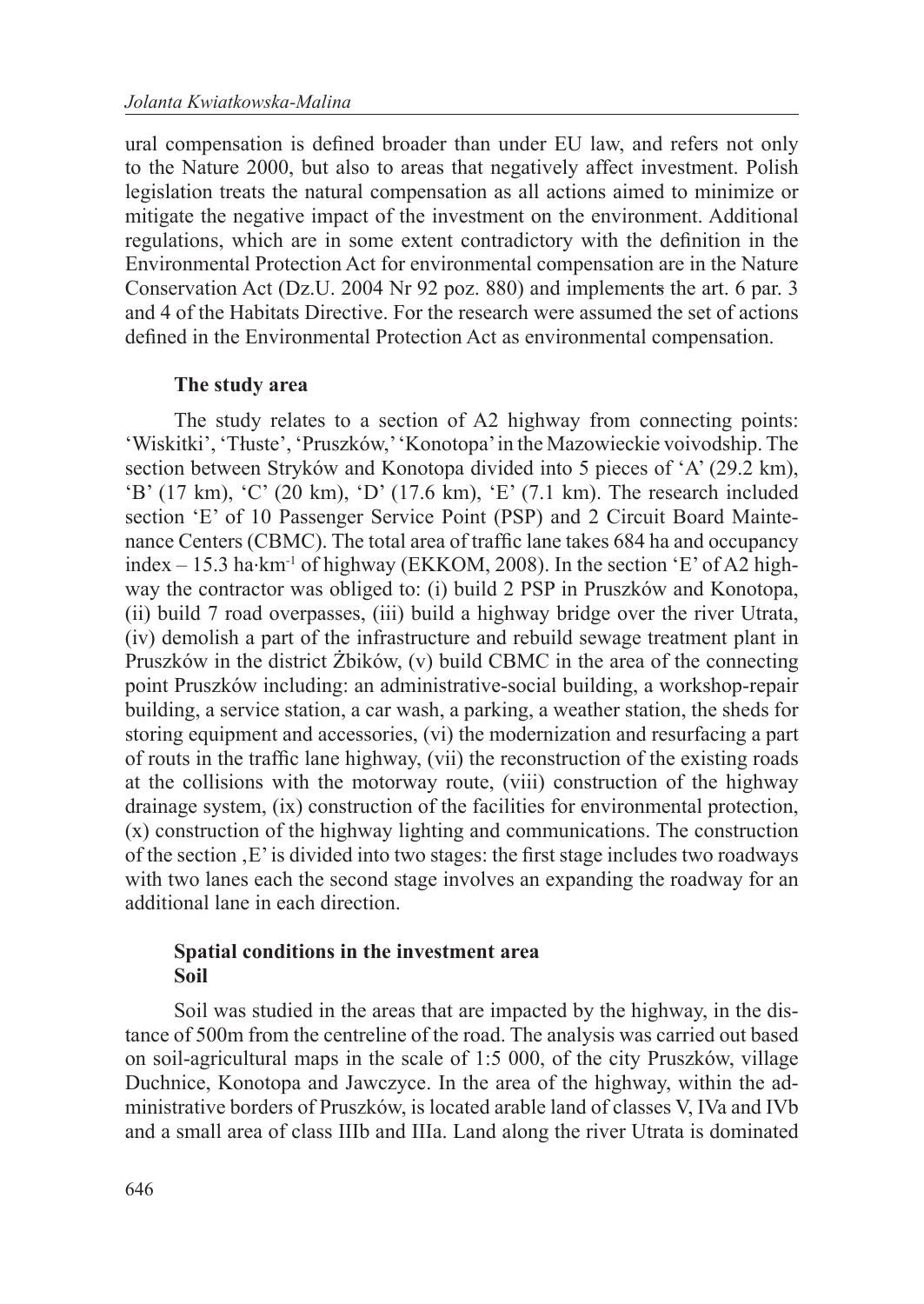by grassland complex 3z. Between the wastewater treatment plant and cemetery there is woodland. In village Duchnice, a significant part of the arable land the soil classes are IIIa, IIIb, IVa. In the village Konotopa predominant classes of soils IIIa and IIIb. In the village Jawczyce, within the highway influence prevail soils classes IIIb, IIIa and IVa. In the soil tests was omitted a part of the land located within the town Piastów because it is not used for agriculture**.**

### **Hydrological conditions**

In the section 'E' of the highway there are small water reservoirs, which are often used by the local community for recreational purposes and therefore cannot serve as receivers of rainwater flowing down the highway. One of the reservoirs is located within the Park of Mazovia, 650 m from the highway. Other big water reservoirs are located near the village Moszna (250-500 m from the road lane of the highway). In the area of the highway flows the river Utrata, (right tributary of the Bzura), which valley is narrow and poorly formed and it is animal migration corridor. In addition, there is also a small network of canals, the largest of which is the channel Konotopa (wwww.pruszkow.pl). Groundwater is below 5 m and even closer to the surface (up to 2 m) and it is not enough isolated from contamination.

### **Cover and land use**

On the basis of field inventory, as well as an analysis of orthophotos and topographic maps were characterized the landscape and the types of land use in the area of the highway. In the area of section 'E' of A2 highway dominate flat areas of the river valleys. The dominant type of landscape is natural-cultural with agricultural areas. An important subject is inactive landfill located just 200 meters from the highway, and in the sharp boundary of the Warsaw Protected Landscape Area (50 m from the river Utrata).

### **Wild animals and natural protected areas**

Protected landscape areas are a part of the Utrata River Valley. This linear investment intersects the Warsaw Protected Landscape Area. The area within the road lane of the highway is about 2 ha. In the area of the highway there are monuments of nature. Highway in the section 'E' collides with the seasonal migration corridor of local importance. It has been found the presence of the following wild animals: hare, deer, raccoon, reptiles, invertebrates, bittern, (EKKOM 2008). Social and cultural environment

The negative effects of the highway are: deterioration of the acoustic climate, water, soil and air pollution, and/or the necessity to change a place of residence (for a part of the population). It has been found the need for a demolition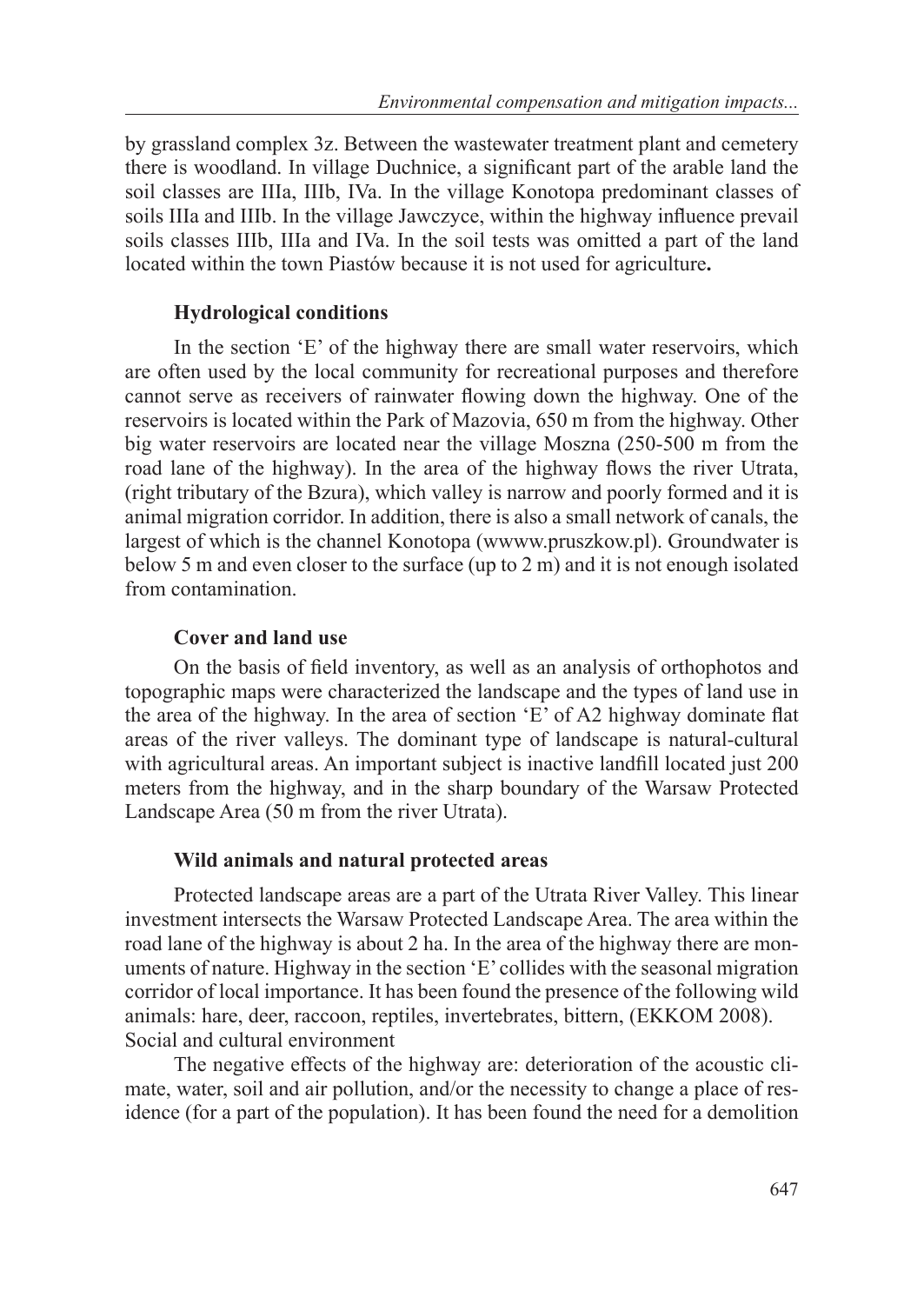of 94 buildings including 40 residential buildings and a demolition of 9 greenhouses and an expropriation of land from their owners and/or users. On some road sections, roadway goes at a distance of less than 50 m from the residential buildings. Highway will significantly reduce quality of life in these areas, which could lead to an increase in migration of people. The local community also suffer from cutting by the highway the existing roads, connecting the neighboring places. In Pruszków located only 20 m from highway there is a Roman Catholic cemetery of 1808. The highway is located at a distance of about 550 m from the Social Care Home for Children built in the early twentieth century, entered in the register of monuments under conservation protection (Falandysz, 2010).

#### **RESULTS AND DISCUSSION**

#### **Expected impacts of section 'E' of A2 highway on the environment**

The inclusion of clear demands in respect of cumulative effects in a number of national (Polish) EIA legislations, for the purposes of research 3 zones of highway impact: (i) I zone – at a distance of 50 m from the axis of the highway, (ii) II zone – at a distance of 50 to 150 m from the motorway axis, (iii) III zone – in a distance of 150 to 500 m from the motorway axis were separated. The impact zones were separated on the basis of indicators of a spread of lead and road noise in the air. The isolation zones of influence aim to identify areas located within the direct impact of the A2 highway. The importance of the phenomenon was determined on the basis of information concerning the nature and importance of the environmental element in the local ecosystem, by the inventory of the natural and social environment surrounded by highway. Three matrices showing the degree of the impact of the highway and the importance of the phenomenon were created: (i) general, in the phase of construction and operation, (ii) detailed in the operation phase, (iii) detailed summary statement.

#### **Environmental elements most at risk of the negative impact of the highway**

The analysis included 29 components of the environment, which were divided into 3 groups: the environment, human environment and regional policy. The negative effects of the highway are much greater in the construction phase than in the operation phase. In the construction phase it is not used special environmental protection, and the decisive factor is the quality of the equipment, the work schedule and the competence of service. The construction phase

In the construction phase, the greatest negative impact of the highway noted for the following components are: ecological corridors, the standard of living of the local community, acoustic climate, soil, natural landscape, the intensity of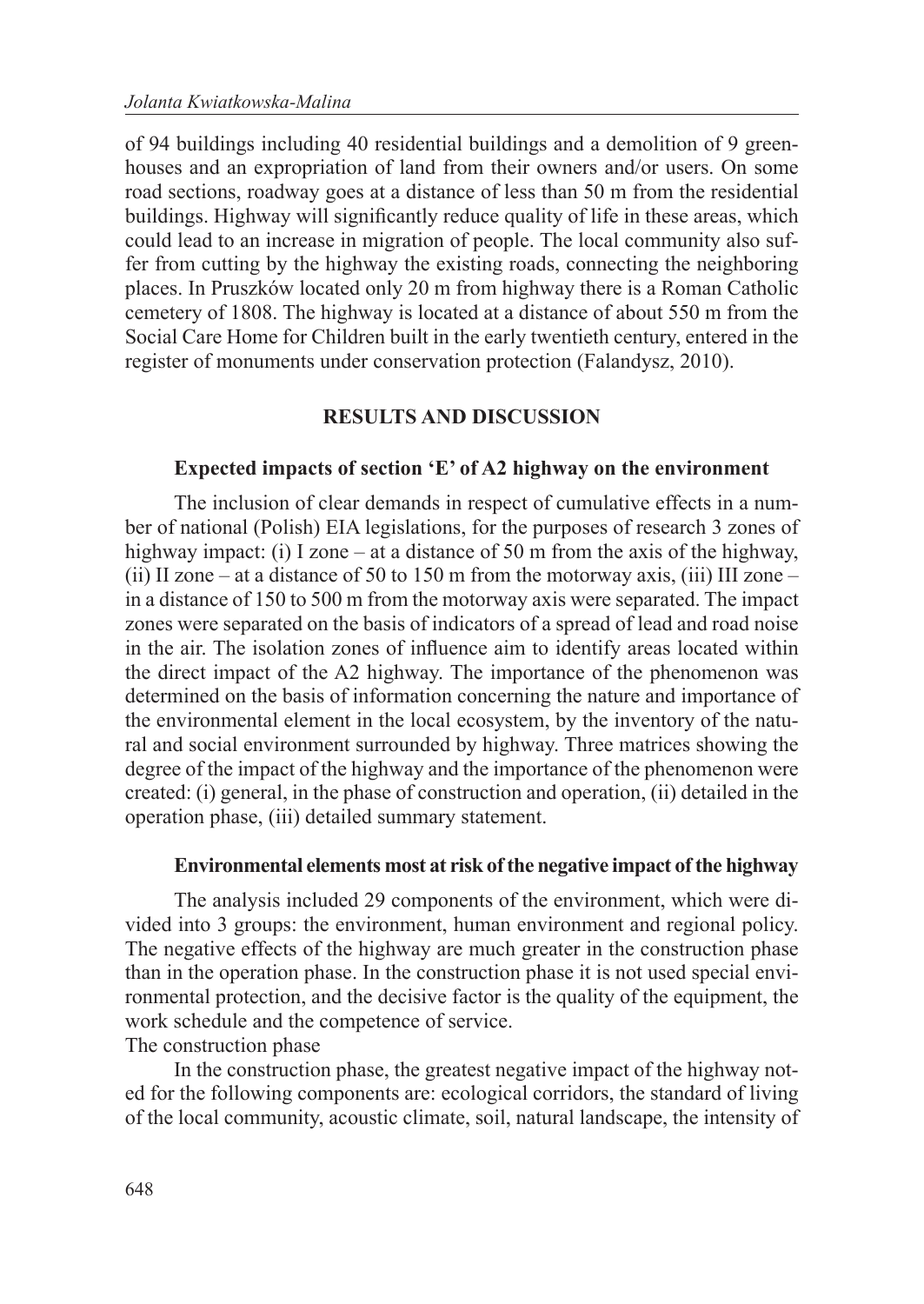traffic (trucks). The smallest negative impact of the highway was found in the case of services and trade.

The operation phase

In the operation phase, the greatest negative impact was found for: soil, groundwater, human health, ecological corridors and acoustic climate. The positive impact of the highway includes: the rank of administrative and socio-economic, the link of the city with its surroundings, regional and national communication, amount of traffic, the reserve of the areas for industrial and service function, migrations of people, employment, industrial plants and warehouses, services and trade. In the operation phase there was a significant intensification of the negative impact on: groundwater, human health, the reserve areas for residential buildings, atmospheric air and soil. The other like local car traffic and transit, the nature of construction location directly on the ground, waste, risk of occurrence of accidents are only a source of potential negative impacts of the highway (Table 1).

| Sources of potential threats |                                  | Environmental components |                                    |
|------------------------------|----------------------------------|--------------------------|------------------------------------|
| Group                        | Subgroup                         | Group                    | Subgroup                           |
| traffic-local                | pollutant emissions              | the environment          | atmospheric air                    |
| traffic-transit              | pollutant emissions              |                          | groundwater                        |
|                              | vibration and<br>noise emissions | human environment        | the standard of<br>people's living |
| highway location             | route of the highway             | the environment          | soil                               |
|                              | nodal point 'Konotopa'           |                          | groundwater/surface<br>water       |
| other                        | accident risk                    |                          |                                    |

Table 1. The impact of the A2 motorway , E' on particular elements of the environment

The most at risk elements of the environment are: groundwater, soil, human health and the acoustic climate. The benefits from the construction and operation of the highway are: increase the rank of administrative and socio-economic region and more convenient communication links with the surroundings. There will be the new reserve areas for industrial function – service, which will stimulate the local economy and reduce amount of traffic (mainly transit) inside the cities. The most negative impact on the environment will influence traffic on the highway (transit), causing the emission of pollutants, noise and vibration. Interchange 'Pruszków' will have a positive impact on the environment by reducing transit and improve traffic in the direction of Warsaw.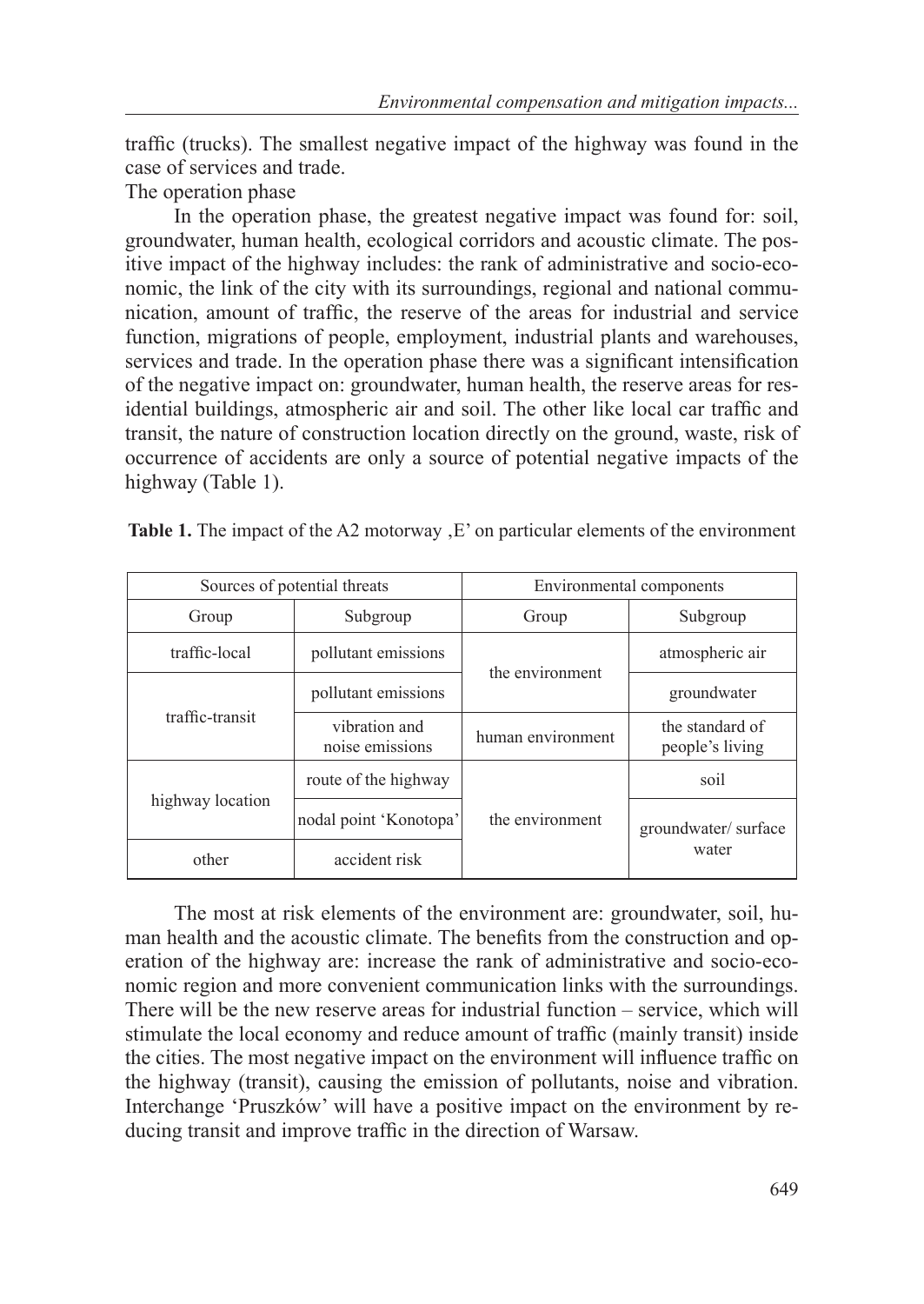#### **Mitigating measures for reducing impact of section 'E' of A2 highway on selected elements of the environment**

Methods to minimize the negative impact of the highway on specified elements of the environment were divided into measures planned, undertaken within the investment and proposed on the basis of the results of their own research.

The surface of the earth-soil environment

The problem of soil contamination is considered primarily in terms of utility. Contaminated soil has less biological activity, which contributes to reducing the value of utility, ecological and aesthetic values of plant and worsens the conditions of growth and yield of crops. The activities that have the greatest negative impact on the soil in the phase of highway operation primarily include mainly pollution by heavy metals (lead, cadmium) and during the winter season by sodium chloride (Bohatkiewicz, 2008). The highest lead content was found in a soil at the distance of up to 50 m from the axis of the road. The increased lead content reaches up to 500 m from the road (Potarzycki et al., 1999). Among these risks intentionally excludes the impact from sulphur and nitrogen compounds (emissions), the pH of the soil due to their small participation in acidification of soils. To determine the degree of soil resistance to the communication risks, it have to be taken into consideration: (i) mechanical composition of soils, (ii) the capacity of the sorption complex, (iii) the humus content, (iv) the soil reaction (Bohatkiewicz et al., 2008). Considering the above assumptions, the degree of resistance of soil based on the 5-point grading scale: 1 – resistance very good,  $2 - good resistance, 3 - average resistance, 4 - resistance poor, 5 - very weak$ resistance. On the analysed area the most resistance soils are classified as brown soils and black earths proper. The average level of resistance were characterized by the numerous occurring brown soils leached.The lowest levels of resilience to hazards communications have organic soil and podsols. In the study area predominate soils with average resistance and that is why it should be taken some measures to minimize the negative impact of the highway.

The methods and measures to be taken to protect the soil:

- 1. The prevention of the spread of contaminants. Introduction of belts of vegetation from 10 to 25 m width functions as an insulation. In the demarcation line of the highway, pollution deposited on the road surface is transported with water to the drainage ditches.
- 2. The cultivation of proper vegetation and the removal of grazing animals. It is recommended to grow plants crops because of the large capabilities of storing of lead and other heavy metals in the root, stem and leaves. Reduced grazing stabilizes the contaminants and keeps constant level of resistance.
- 3. Increasing the value and soil quality. In the research area predominate acidic and weakly acidic soils (podsols and brown leached). It is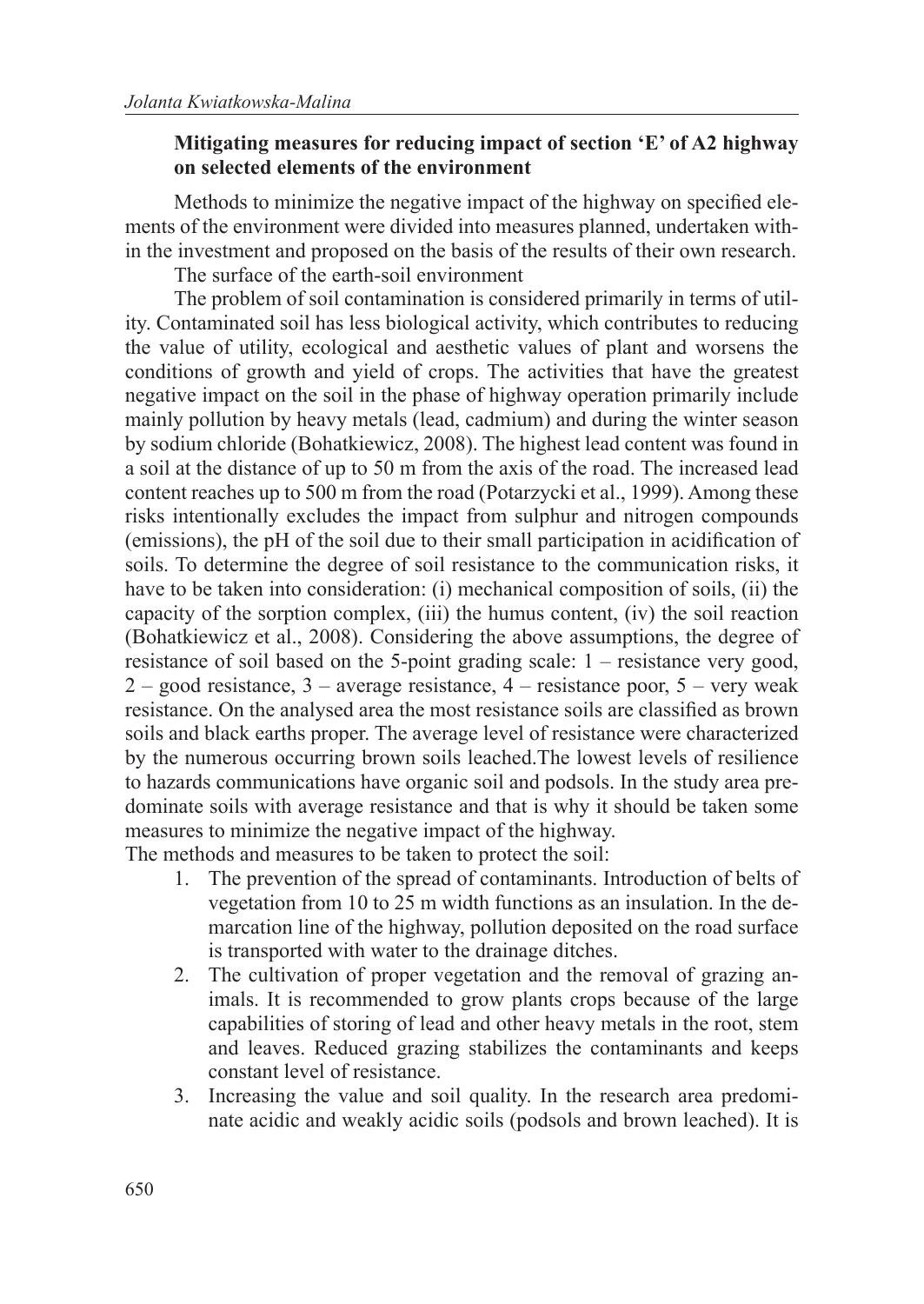therefore appropriate liming soils, it is also recommended introducing a proper amount of organic matter (dose depends on grain size composition and soil type).

The groundwater and surface water

Risks to the aquatic environment are heterogeneous: permanent, temporary, potential, real. The different types of threats differ in the scale of impact and type of water, which affect surface water or groundwater. Significant risks to surface and groundwater are rainwater and snowmelt flowing down the highway, contaminated by suspensions organic compounds (aliphatic and aromatic hydrocarbons), heavy metals and chlorine compounds. The concentration of pollutants in runoff depends on its type (precipitation, runoff), type of road, traffic and land use within the highway (Bohdanowicz et al., 2008; Sawicka-Siarkiewicz, 2003). The largest threat to groundwater are the contaminants from snowmelt runoff after prolonged stagnation of snow; the concentration of pollutants in runoff significantly exceeds the limit values for discharges to surface water and into the ground, set out in the Regulation of the Minister of Environment on conditions to be met when introducing sewage into the water or soil and on substances particularly harmful to the aquatic environment (Dz.U. Nr 137, poz. 984). The degree of environmental pollution depends on the condition of atmospheric air, mainly nitrogen oxides (NOx), sulphur dioxide (SO2), particulate matter which contains lead, causing acidification of water and soil (Bohatkiewicz, 2010). The additional threats to groundwater in the area of highway are accidents involving spills and/or spilling of hazardous substances, among others, hydrocarbons, aldehydes, alcohols, acids, ammonia, which can penetrate infiltrating rainfall into groundwater.

As a part of the linear investment on the section 'E', are proposed the following solutions in order to minimize the negative impact on the environment: (i) drainage and grassy ditches that channel water for retention and infiltration tanks. Ditches will not have bulkheads or culverts with a valve that would protect the environment in the case of an accident and accidents on the road.; (ii) retention and infiltration reservoirs. The edges of the reservoir will be in the form of gentle slopes that will be settled by natural succession, while on the tank bottom and slopes will be permeable layer and filter through successive layers with less permeable drainage pipelines.

The methods and measures to be taken to protect the groundwater and surface water:

1. Petroleum products separator located in the area of CMBC point in Pruszków and on the bridge over the river Utrata. Separator with ferroconcrete frame of the lid and the hatch to the pre-treatment of rainwater and snowmelt flowing from roads, car parks and gas station.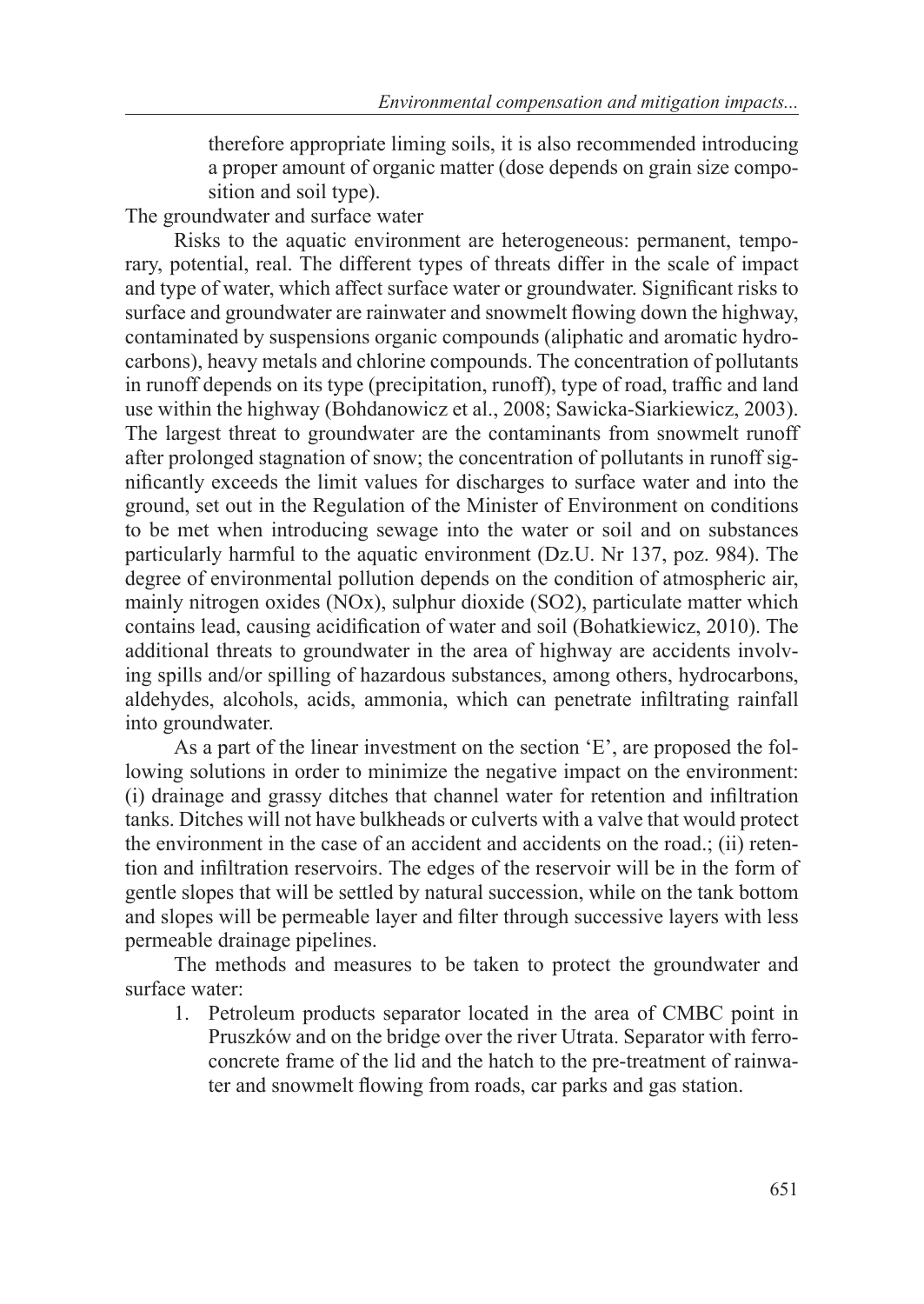2. Grassy ditches along the highway culverts equipped with a gate. The gate will allow to temporary cut off the contaminants flowing down or polluted rainwater to groundwater.

Atmospheric air

The problem of air protection in the highway environment is complex and difficult to solve, and the negative impact of the highway is sometimes impossible to minimize. It is estimated that in cities the vehicle exhaust emissions makes up 80% of all air pollution. The main pollutants include dust: Particulate matter (PM)10 and PM2.5, nitrogen oxides, carbon monoxide, aromatic hydrocarbons, benzene, toluene. It is predicted that the section of the connecting point in Pruszków to Konotopa in 2025 the average concentration of nitrogen dioxide within 74 m of the highway will reach about 190  $g/m<sup>3</sup>$ . In addition, there is a wet and dry deposition to arable land, surface and groundwater (Bohatkiewicz et al,. 2008).

As part of the linear investment on the section 'E', to minimize the negative impact on the environment were introduced isolation green belts (width of 10 to 20 m) which are the barrier to the spread of contaminants mainly dust by about 60%. In addition, green insulation will improve the microclimate of builtup areas in direct surroundings the highway. Acoustic screens were constructed, which may cause that the zone of the highway impact during proper weather conditions will be greater (Bohatkiewicz et al., 2008).

The methods and measures to be taken to protect the atmospheric air:

- 1. Carrying out indicated fragments of highway roads in tunnels. Despite the benefits of running road in a tunnel because of the topographic profile of the area and cost efficiency, this method is only suggested as an alternative. Carrying out the road in the tunnel would solve, among other problems: (i) migration of animals, that would move on soil layer on the tunnel, which would create a 'green bridge'; (ii) the spread of noise, construction elements and soil on the tunnel, would constitute an excellent insulation from road noise damping; (iii) pollution of soil and water, significantly reducing the amount of particulate matter, better ventilation space in the region of the highway.
- 2. Specify the conditions of land management between the highway and the city Piastów urban areas and in the north-east part of Pruszków. There should be prepared local spatial development plans. It is proposed a development of undeveloped areas in the forest, which will reduce the concentration of pollutants in the atmospheric air. In addition, it will have a beneficial effect on the acoustic climate areas adjacent to the highway.

The traffic noise

A good acoustic climate can be achieved by keeping the noise level acceptable by the Regulation of the Minister of Environment on permissible levels of noise in the environment (Dz.U. 2007 Nr 120 poz. 826). As part of the linear in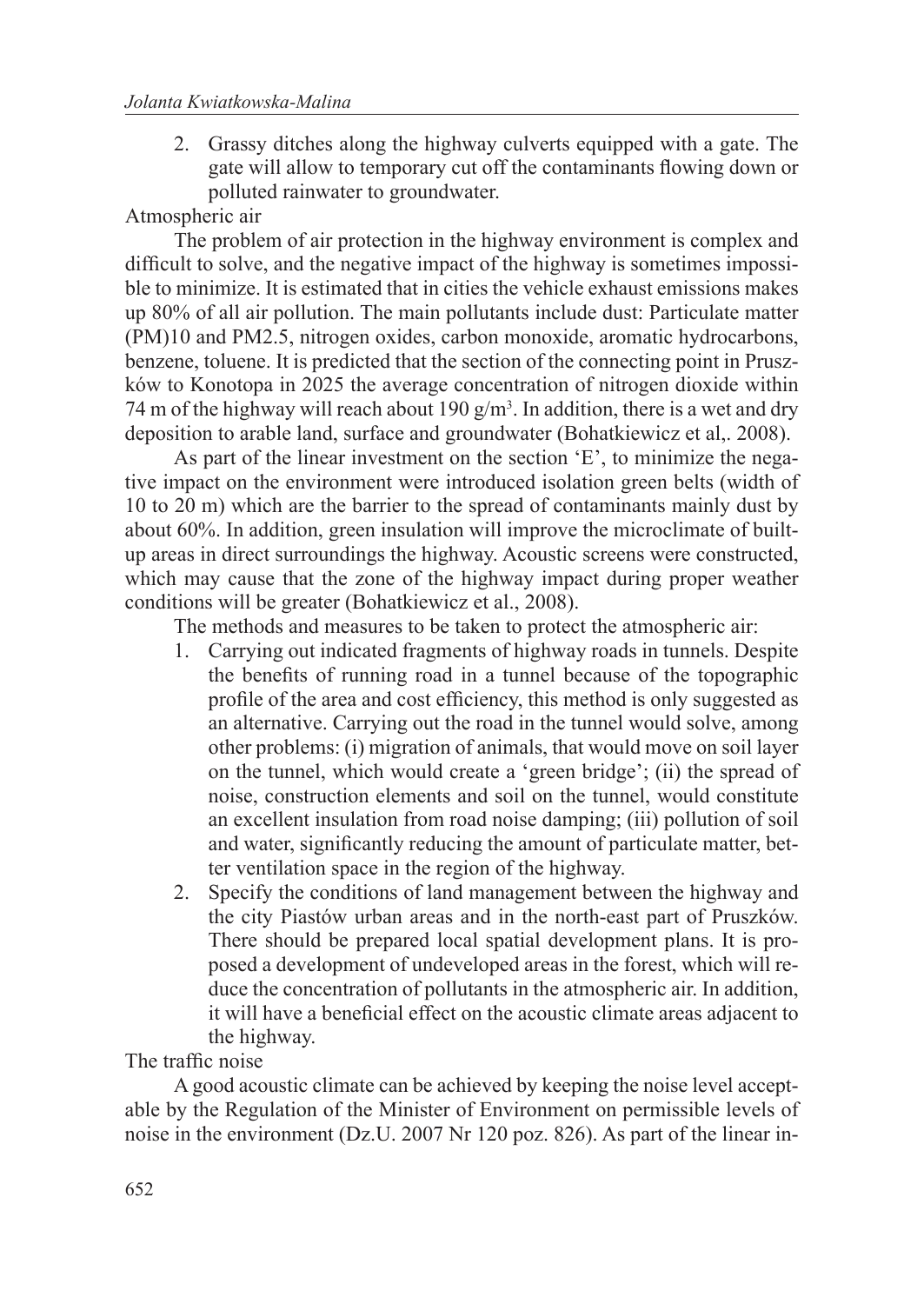vestment on the section "E", it proposed the following solutions to minimize the negative impact on the environment: (i) acoustic screens wall type construction along the limited sections of the road, (ii) embankments along limited sections of the road, (iii) trees planting and bushes along the road in the area of nodal point in Pruszków.

## **It is proposing additional methods of decreasing noise:**

- 1. Gentle decreases in the road the road longitudinal slope should not exceed 3%.
- 2. The creation of embankments connected to acoustic screens. It reduces the noise level to 25 dB. Embankment requires an additional area and they limit visibility of drivers therefore cannot be planned in the region of nodal points highway.
- 3. Consolidating of slopes and embankments and land cover directly neighboring traffic lanes with the use of vegetation. It is inadvisable the use hard pavement.
- 4. Direct screening of selected objects. Due to the cost specified only for objects valuable in terms of cultural or natural.
- 5. The use of modern technology called "pavement quiet". Reduce noise emissions by 3-5 dB.
- 6. Drawing up local plans for areas between the highway and urban areas. These areas should be managed in the forestry or manufacturing.

### Natural landscape

Spatial planning for the development of new functions, such as industry or services, includes incorporation of road infrastructure in the surrounding landscape. As part of the linear investment on the section 'E', it proposed the following solutions to minimize the negative impact on the environment: (i) planting green belts of high and medium along the highway with the use of native species of trees and shrubs, (ii) culverts and other road infrastructure devices referring to the character of the surroundings in natural colours.

Additional measures were proposed:

- 1. Preservation aesthetics while finishing highway bridge over the Utrata River located within the area of protected landscape.
- 2. Preservation aesthetics of elements of road infrastructure in the area of culverts for animals. Aesthetics and natural colours and the area of wildlife crossings filled with vegetation will allow more frequent use of culverts and to preserve biodiversity.

# Wild animals

Activities relating to the protection of animals: (i) complex transition for animals in the area of highway bridge within the Warsaw Protected Landscape Area. The transition will provide continuity of existing ecological corridor, (ii)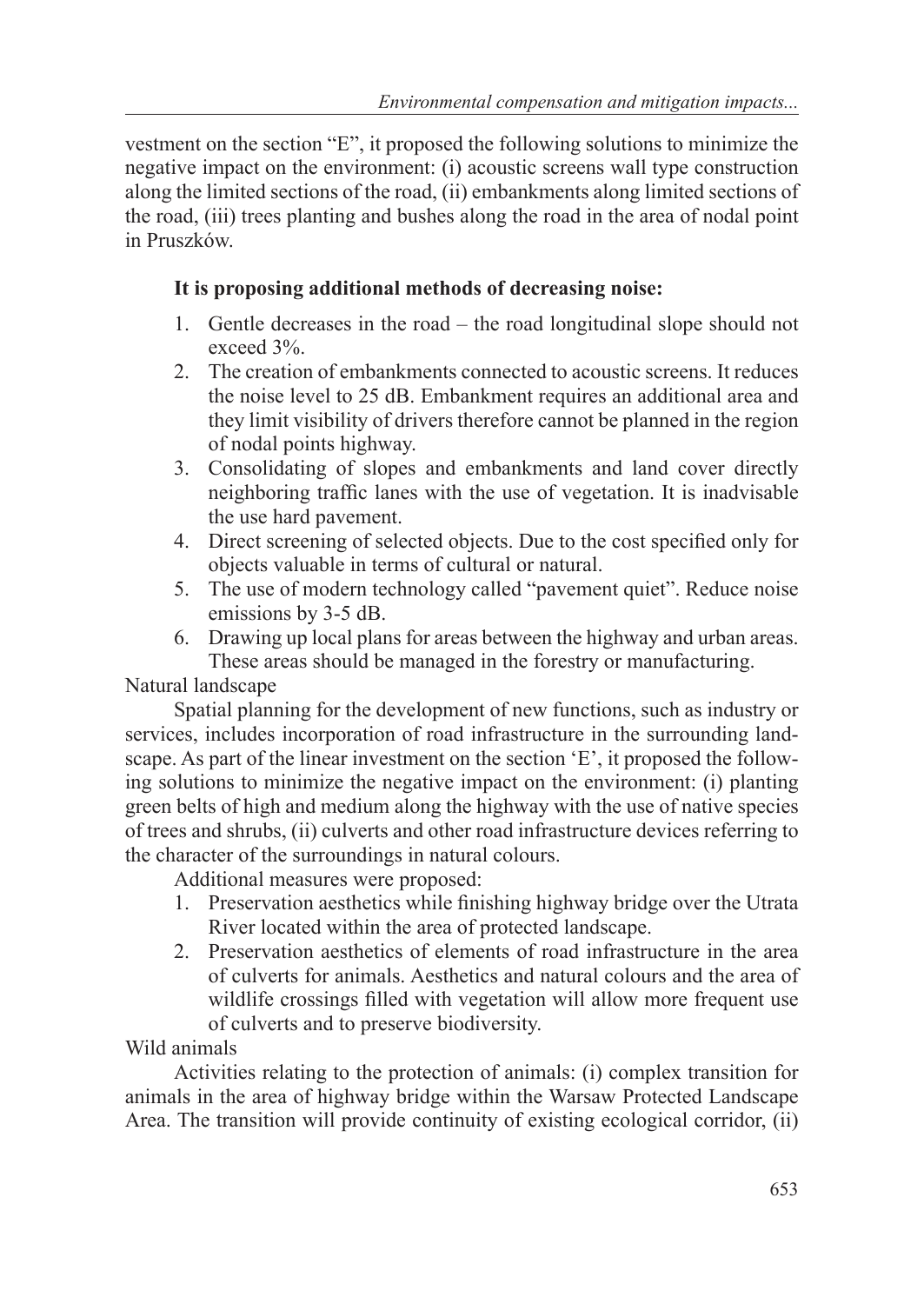culverts preserving the continuity of migration routes and habitat areas, (iii) acoustic screens a wall type construction on the predominant section of the road.

Additional methods and technical guidelines for the protection of animals:

- 1. Protective fencing for animals along the road sections where there are no plans acoustic screens. Sections of fences must be combined with each other or with acoustic screens smoothly and sealed.
- 2. Imitation of natural environmental conditions in the area of the proposed culverts and of wildlife crossings. Planting shrubs and perennials naturally occurring in the area of the highway.
- 3. Antireflective screens in the area of pathway and culverts for animals. The design should be installed above wood and inlets move on the length of 50 m in both directions.

Social environment and protection of historical monuments

Most of minimizing is related to the protection of human life and health. In order to meet the cut social environment following actions were taken: (i) overbridges to maintain the flow of traffic and a network of connections between neighboring urban units. Overpasses for the maintenance of social relations and economic.; (ii) modernization and reconstruction of access roads to the highway. In addition, it is recommended to direct screening historic buildings.

#### **CONCLUSIONS**

Based on the study it was found that the most threatened negative impact of the highway during the construction and exploitation of the section 'E' of the A2 highway environmental elements are as follows: (i) groundwater, (ii) soil, (iii) human health, (iv) acoustic climate. The high degree of risks was also found for wildlife and air quality. The biggest negative impact on the environment will have pollution (mainly the exhaust gases), noise and vibration.

The benefits of the highway will be perceived mainly by the social environment. First of all the highway has a positive impact on the regional policy (will increase administrative and socio-economic rank of a region and link the city with the surroundings). The positive effects will be achieved also in respect of such elements as: (i) the reserve of land for industrial and service functions, (ii) and the traffic density in cities. The positive impact will have also other structures, developed in the context of investments and new and modernized access roads to the highway.

For selected environmental elements were specified measures to mitigate the negative impact of the linear investment. A total of 21 additional measures and methods of environmental protection was proposed. Most actions concern the direct protection against noise and in regard to wild animals. It should be emphasized that most of the additional actions influence positively on more than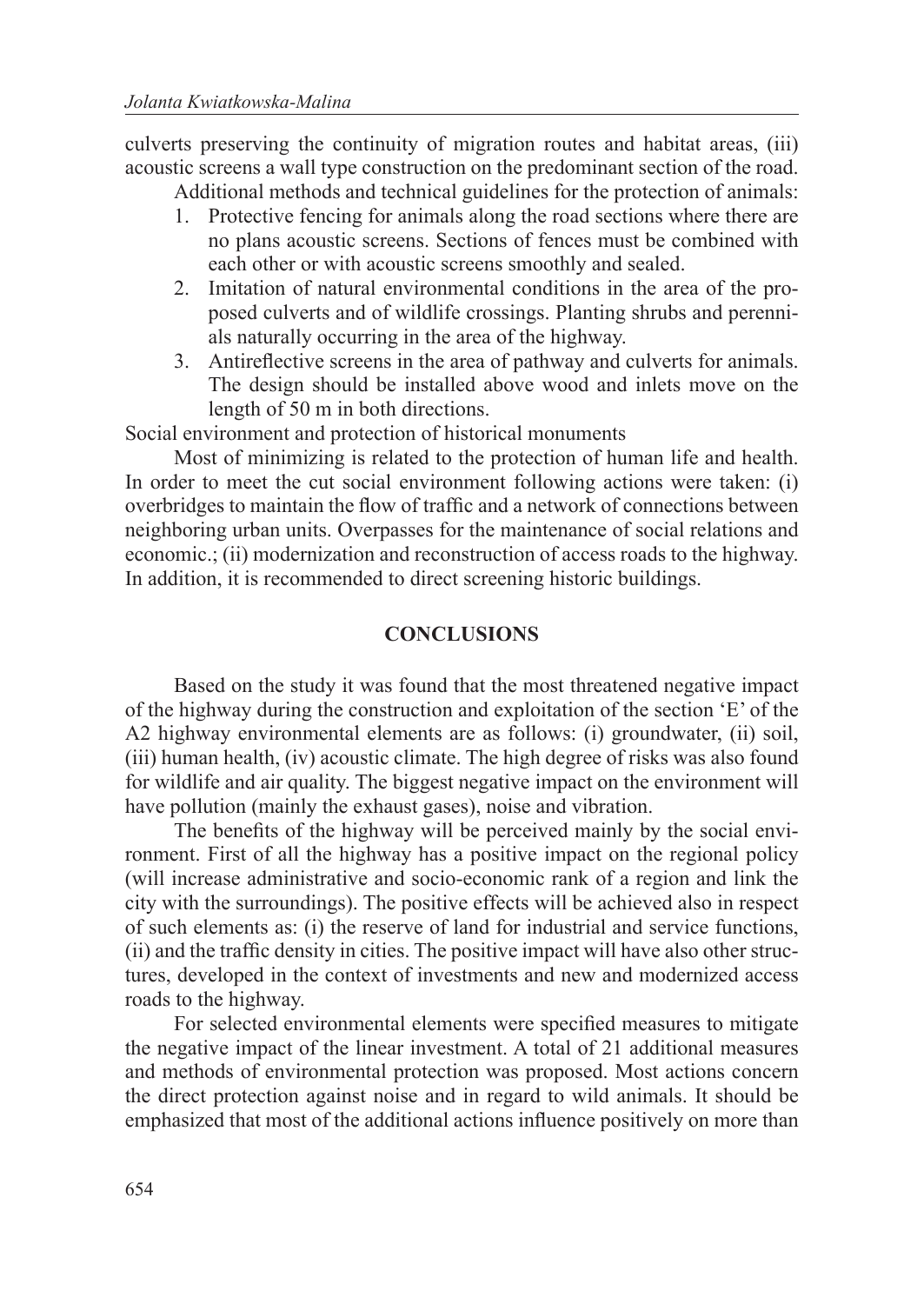just one element of the environment. Recommended additional actions are mainly aimed at strengthening protective measures planned in within the project of the highway. As a part of the work were taken into account the protection and the needs of the natural environment and social, to some extent disregarding economic aspects related to costs of realization of the highway.

On the basis of the analysis it can be concluded that the rate of negative impact of the highway will rise with the increase in the scale on which this problem will be considered. It concerns mainly the local environment and society in direct surroundings of the highway. Such a negative impact on the local section of the road environment cannot be skipped in any studies and projects. Despite the many benefits and facilities for the social environment of the construction of highways, skipping the needs of the local natural environment would lead to substantial changes. With time and the development of communication systems, this problem would grow, leading to permanent, irreversible environmental degradation.

#### **REFERENCES**

Blicharska M., Angelstam P., Antonson H., Elbakidze M. & Axelsson R. (2011). Road, forestry and region al planners' work for biodiversity conservation and public participation: a case study in Poland's hot spot regions. Journal of Environmental Planning and Management. Vol. 54, Issue 10: 1373-1395. DOI: 10.1080/09640568.2011.575297.

Bohatkiewicz J., Adamczyk J., Tracz M. (2008). Good Practices Handbook performing environmental studies for the national road, The General Directorate for National Roads and Highways, Cracow (in Polish).

CEC (Commission of the European Communities) (1992). Council directive 92/43/EEC of 21 May 1992 on the conservation of natural habitats and of wild fauna and flora, Brussels.

CEC (Commission of the European Communities) (2009). Directive 2009/147/EC of the European Parliament and of the Council of 30 November 2009 on the conservation of wild birds, Brussels.

Dagiliute R., Juozapaitiene G. (2015). Socio-economic assessment in environmental impact assessment: experience and challenges in Lithuania. Journal of Environmental Engineering and Landscape Management. http://dx.doi.org/10.3846/16486897.2015.10 02842. Vol. 23(03): 211-220.

EKKOM. (2008). The report on the environmental impact: A-2 highway Construction on the section of the border voivodship Łódź / Mazovia km 411 + 465.80 – Konotopa node (the hub) km  $456 + 239.67$ , Warsaw (in Polish).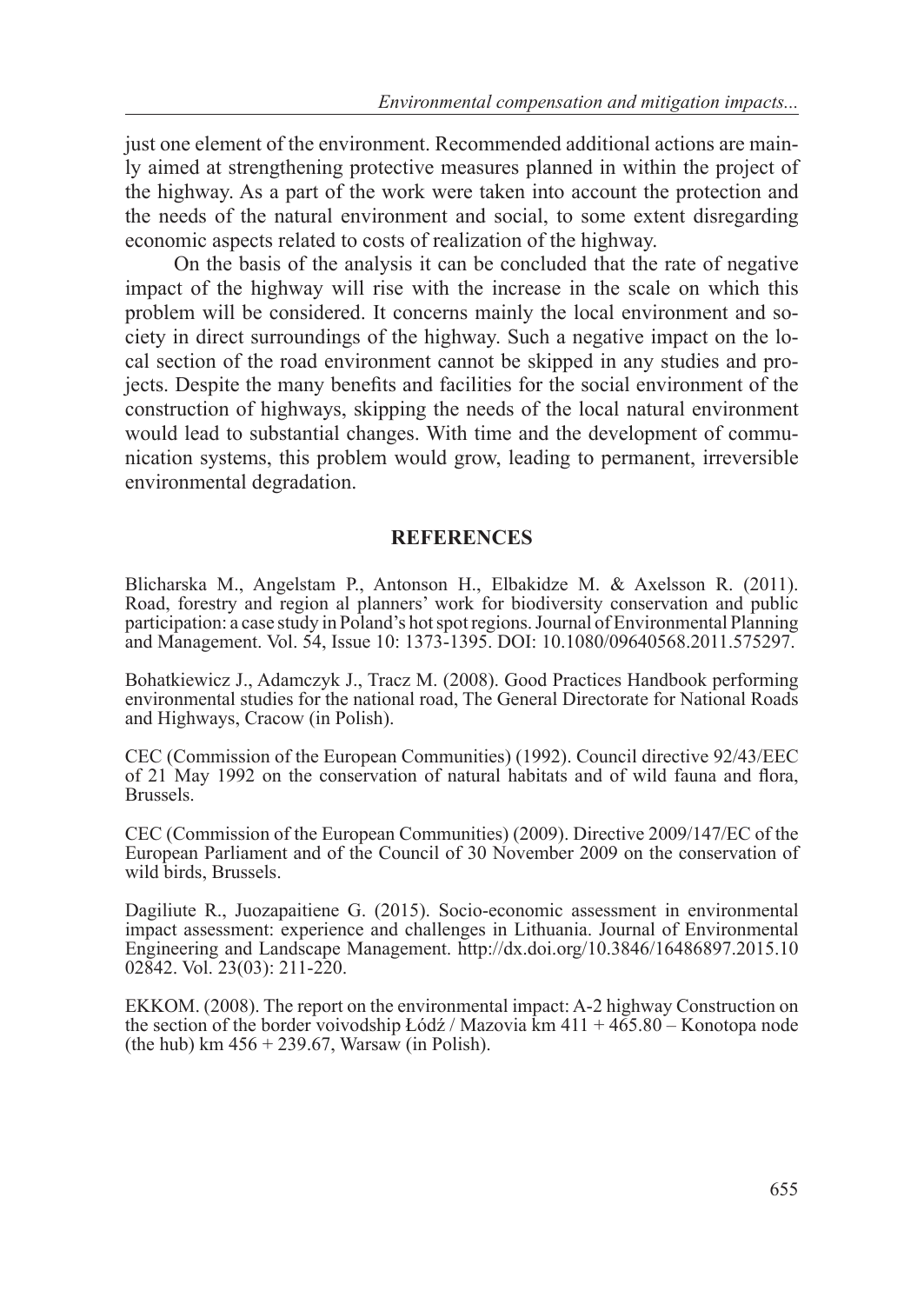Falandysz D. 2010. Minimization of the negative impact of linear investments on the environment as an example route Stryków I – Konotopa case study 'E' A2 highway. Master Thesis, Faculty of Geodesy and Cartography, Warsaw University of Technology, not published.

Lenart W., Tyszecki A. (1998). Guide performing of EIA, EkoKonsult, Gdańsk (in Polish).

Potarzycki J., Grzebisz W., Biber M., Diatta J.B. (1999). Geochemical soil condition and quality of crops in the zone of influence of the communication route Poznan-Świecko, in: Roczniki AR w Poznaniu CCCX, Melior. Inż. Środ. 20, cz. I: 77-85 (in Polish).

Ricca N. and Guagliardi I. (2015). Multi-Temporal dynamics of land use patterns in a site of community importance in southern Italy, Applied Ecology and Environmental Research 13(3): 6777-691.

Sawicka-Siarkiewicz H. (2003). Reducing pollution in surface run-off from roads, technology assessment and selection rules, Institute of Environmental Protection, Warsaw (in Polish).

Soria-Lara J. A.,BertoliniL., Marco te Brömmelstroet. (2016). An experiential approach to improving the integration of knowledge during EIA in transport planning. Environmental Impact Assessment Review. Volume 56: 188–199. Doi: 10.1016/j.eiar.2015.10.007.

The Ordinance of The Minister of Environment dated 24 July 2006 on the conditions to be fulfilled by introducing sewage into water or soil and on substances particularly harmful to the aquatic environment Dz.U. Nr 137, poz. 984 (in Polish).

The Ordinance of The Minister of Environment dated 14 June 2007 on permissible noise levels in the environment, Dz.U. 2007 Nr 120 poz. 826 (in Polish).

Therivel R., Ross B. (2007). Cumulative effects assessment: Does scale matter? Environmental Impact Assessment Review. 27: 365-385.

The Act on providing information about the environment and its protection, public participation in environmental protection and environmental impact assessments from 3of October 2008, Dz.U. Nr 199, poz. 1227 (in Polish).

The Act on Environmental Protection Law from 27 of April 2001, Dz.U. 2001 Nr 62 poz. 627, (in Polish).

The Act on Nature Protection from 16 of April 2004, Dz.U. 2004 Nr 92 poz. 880. (in Polish).

VillarroyaA., Puig J. (2013). A proposal to improve ecological compensation practice in road and railway projects in Spain. Environmental Impact Assessment Review. Volume 42: 87-94. doi:10.1016/j.eiar.2012.11.002.

Warnback A., Hiding-Rydevik T. (2009). Cumulative effects in Swedish EIA practice – difficulties and obstacles. Environmental Impact Assessment Review. 29: 107-115. doi:10.1016/j.eiar.2008.05.001.